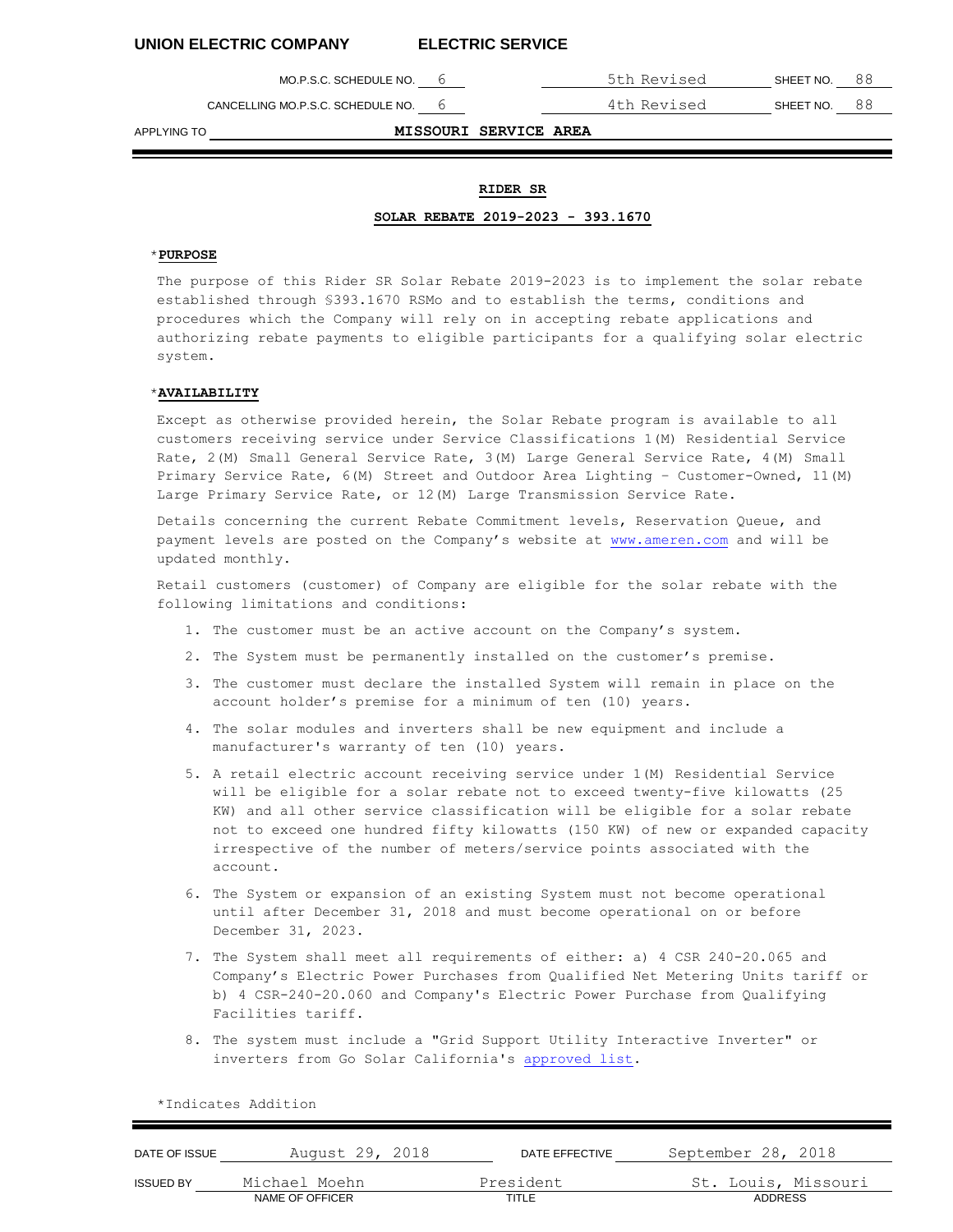CANCELLING MO.P.S.C. SCHEDULE NO. 6 3rd Revised SHEET NO. 88.1

MO.P.S.C. SCHEDULE NO. 6 4th Revised SHEET NO. 88.1

APPLYING TO **MISSOURI SERVICE AREA**

# **RIDER SR**

### **SOLAR REBATE 2019-2023 - 393.1670 (Cont'd.)**

# \***AVAILABILITY (Cont'd.)**

9. The System must be situated in a location where a minimum of eighty-five percent (85%) of the solar resource is available to the System.

### \***DEFINITIONS**

Completion Requirements – All System installation and final documentation requirements as defined on Company's website www.ameren.com for an Interconnection Application and Solar Rebate Application provided to Company including but not limited [to the System i](http://www.ameren.com/)nstallation date, all required signatures, approval of the local inspection authority having jurisdiction (if applicable), copies of detailed receipts and invoices, and System photo(s).

Interconnection Application – Section A. through Section D. of a "Interconnection Application/Agreement for Net Metering Systems with a Capacity of 100 kW or Less" ("Net Metering Agreement") or "Interconnection Application/Agreement for Inverter-Based Generator Systems with Capcity of 1,00[0 KW or Less" \("](http://www.ameren.com/)Qualifying Facilities Agreement") which can be obtained from Company's website www.ameren.com.

Operational Date – The date that the Company installs a bi-directional meter and/or permits parallel operation of the System with Company's electrical distribution system in accordance with Company's Net Metering Agreement or Qualifying Facilities Agreement and respective tariffs.

Qualification Date – The date and time that determines a customer's relative position in the Reservation Queue and is rec[orded when all S](http://www.ameren.com/)olar Rebate Application information has been entered into the online portal and the Solar Rebate Application is accepted by Company. The Qualification Date for paper or email copies of Solar Rebate Application information received by Company will be based on when the information is manually entered by Company into the online portal, and Company makes no guarantee as to the length of time necessary for Company to make such entry and accept the Solar Rebate Application.

Rebate Commitment – Company's written communication to customer, by letter or email, confirming that solar rebate funding is available for a Solar Rebate Application submitted by customer.

Reservation Queue – The list of all accepted Solar Rebate Applications that have been received by Company which have not received a Rebate Commitment and have not expired and have not been paid a Solar Rebate.

Solar Rebate Application – Basic customer and System information necessary to receive approval of a Rebate Commitment from Company as defined on Company's website www.ameren.com provided to Company including but not limited to accurate account number, name and service address matching cu[stomer billing i](http://www.ameren.com/)nformation, all fields of the Solar Rebate Application, developer signature, and for accounts not receiving service under Service Classifications 1(M) Residential Service Rate, a taxpayer information form of the customer.

DATE OF ISSUE August 29, 2018 DATE EFFECTIVE September 28, 2018 ISSUED BY Michael Moehn President St. Louis, Missouri NAME OF OFFICER TITLE ADDRESS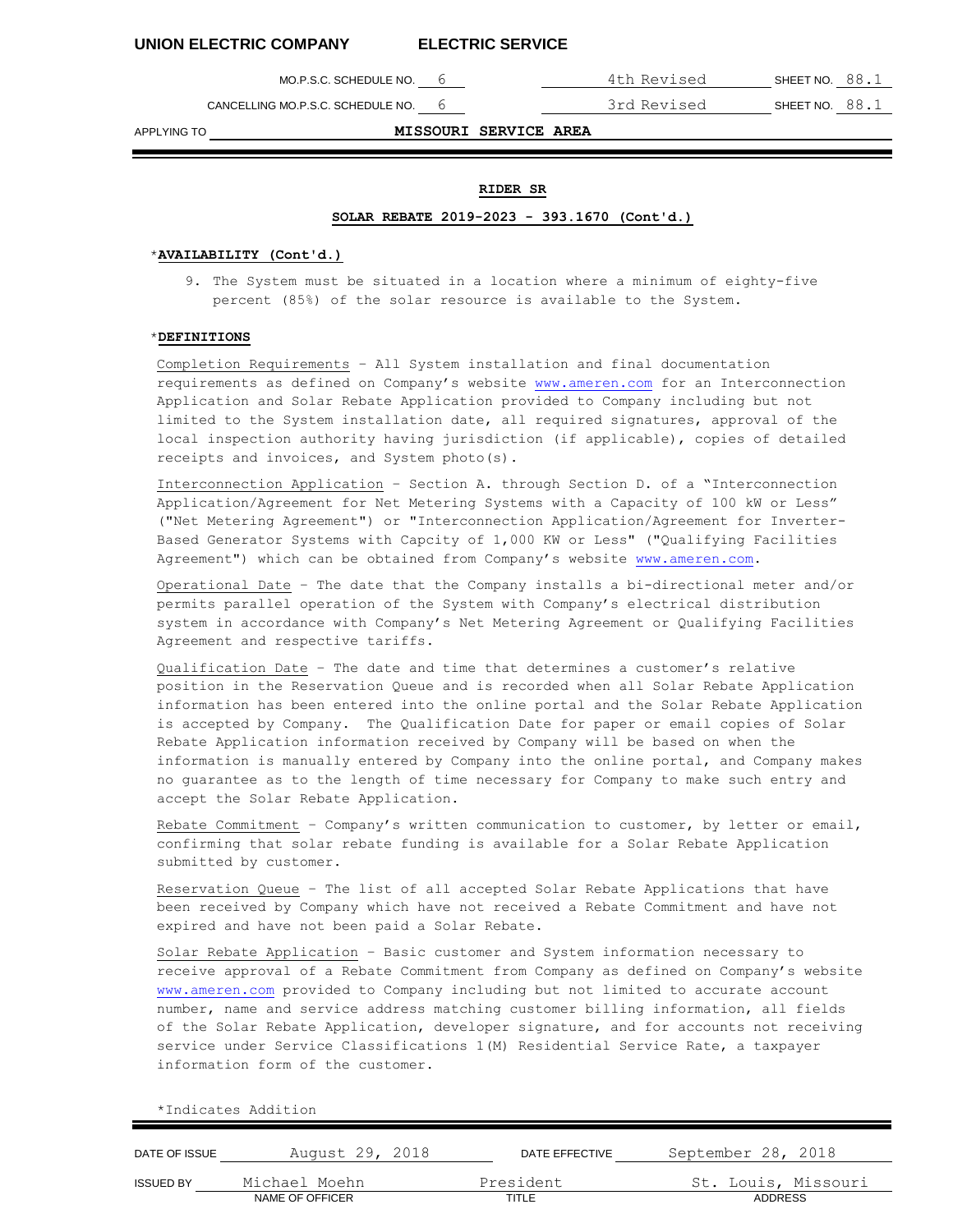CANCELLING MO.P.S.C. SCHEDULE NO. 6 1st Revised SHEET NO. 88.2

MO.P.S.C. SCHEDULE NO. 6 2nd Revised SHEET NO. 88.2

APPLYING TO **MISSOURI SERVICE AREA**

# **RIDER SR**

### **SOLAR REBATE 2019-2023 - 393.1670 (Cont'd.)**

### \***DEFINITIONS (Cont'd.)**

System – Qualifying solar electric system.

### \***REBATE RATE SCHEDULE**

Subject to the Availability and other provisions of this Rider SR Solar Rebate 2019- 2023, Systems that become operational on or before June 30, 2019 will be eligible for a solar rebate in the amount of \$0.50 per watt and Systems that become operational from July 1, 2019 through December 31, 2023 will be eligible for a solar rebate in the amount of \$0.25 per watt.

If a customer has satisfied all of the System Completion Requirements by June 30th, 2019 or by December 31, 2023, but the Company is not able to complete all of the Company's steps needed to establish an Operational Date on or before the respective dates, the Rebate Rate will be determined based on the date the Completion Requirements were met by customer. If it is subsequently determined that the customer or the System did not satisfy all Completion Requirements on or before the respective date, the rebate rate will be determined based on the Operational Date.

#### \***REBATE PAYMENT PERIODS AND FUNDING LEVELS**

Company will not be obligated to make Rebate Commitments exceeding \$28.0 million cumulatively over the five (5) calendar years 2019-2023. Of this amount, Company will reserve \$800,000 of solar rebate funding cumulatively over the five (5)year period to only be available for use by customers receiving service under Service Classification 1(M) Residential Service that meet the eligibility for the Low-Income Program. For all other projects, Company will make Rebate Commitments that will not exceed the following schedule:

| Commitment | All Rebates Except |  |  |
|------------|--------------------|--|--|
| Year       | Low Income         |  |  |
| 2019       | \$10.0 million     |  |  |
| 2020       | $$5.6$ million     |  |  |
| 2021       | $$5.6$ million     |  |  |
| 2022       | $$5.6$ million     |  |  |
| 2023       | $$0.4$ million     |  |  |

In any given year, any portion of rebate funds that have not been paid to customers, will be made available in the following year except any funds remaining at the conclusion of the 2023 program year will expire and will not be made available thereafter.

| September 28, 2018                    |
|---------------------------------------|
| St. Louis, Missouri<br><b>ADDRESS</b> |
|                                       |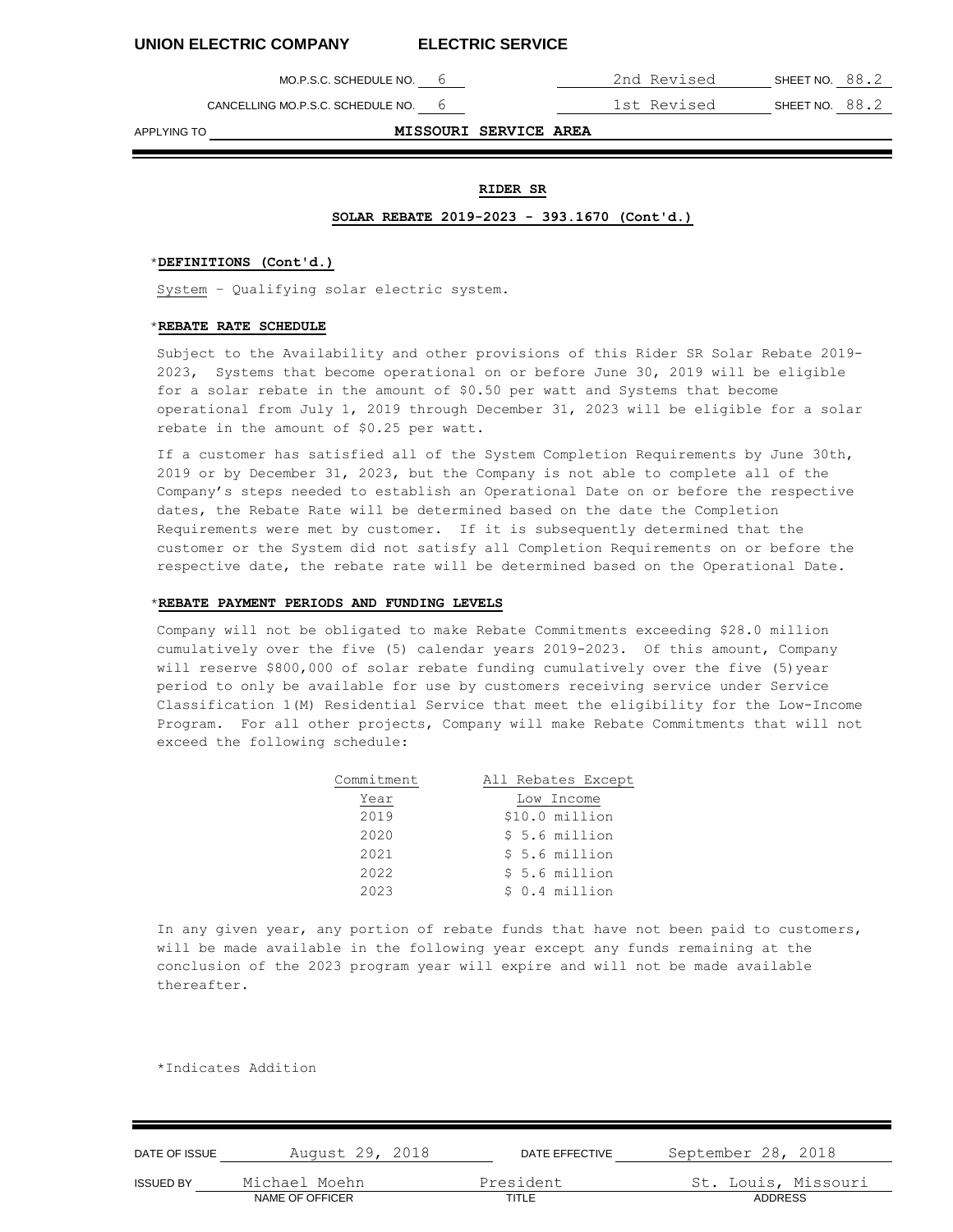CANCELLING MO.P.S.C. SCHEDULE NO. 6 4th Revised SHEET NO. 88.3

MO.P.S.C. SCHEDULE NO. 6 5th Revised SHEET NO. 88.3

APPLYING TO **MISSOURI SERVICE AREA**

# **RIDER SR**

## **SOLAR REBATE 2019-2023 - 393.1670 (Cont'd.)**

# \***SOLAR REBATE APPLICATION, QUALIFICATION DATE & REBATE COMMITMENT**

Company will begin accepting Solar Rebate Applications on November 1, 2018 for the 2019 payment year and on September 1 preceding each subsequent payment year for which rebates are available.

Only one (1) Solar Rebate Application may be active for an account at any time. The capacity of a Solar rebate application may be revised lower but may not be increased. Either an increase in the capacity of an existing Solar Rebate Application or the submission of a new Solar Rebate Application will automatically cancel any previous Solar Rebate Application for the account. The online portal will attempt, to the extent practical, to alert the customer or developer that the action being taken will generate a new Qualification Date and cancel any existing Qualification Date before accepting the Solar Rebate Application and assigning a new Qualification Date.

A Solar Rebate Application and an Interconnection Application do not need to be submitted at the same time. A Rebate Commitment can be made by Company without an Interconnection Application having been previously submitted. Customers or developers submitting Interconnection Applications prior to Company accepting Solar Rebate Applications may submit a Solar Rebate Application provided the System did not and does not have an Operational Date on or before December 31, 2018.

Company will only make a Rebate Commitment to a customer that has been assigned a Qualification Date. At the time that a Solar Rebate Application is accepted by Company, Company will notify the customer and developer in writing, by letter or email, that:

- 1. Solar rebate funds have been committed for their System, or
- 2. The solar rebate funds are fully subscribed and their Solar Rebate Application has been placed in the Reservation Queue.

To the extent possible, Company will also provide an "instant" notification of the above at the time the Solar Rebate Application is accepted.

A Solar Rebate Application will expire on the subsequent August 31st after it has been accepted by Company if a Rebate Commitment has not been made by Company.

A Rebate Commitment will expire if the System has not met all Completion Requirements upon the earlier of:

- 1. After sixty (60) days if a complete Interconnection Application has not been submitted and accepted by Company, or
- **2.** Twelve (12) months from the date of the Rebate Commitment, or
- **3.** December 31, 2023.

| DATE OF ISSUE    | August 29, 2018 | DATE EFFECTIVE | September 28, 2018  |
|------------------|-----------------|----------------|---------------------|
| <b>ISSUED BY</b> | Michael Moehn   | President      | St. Louis, Missouri |
|                  | NAME OF OFFICER | TITLE          | ADDRESS             |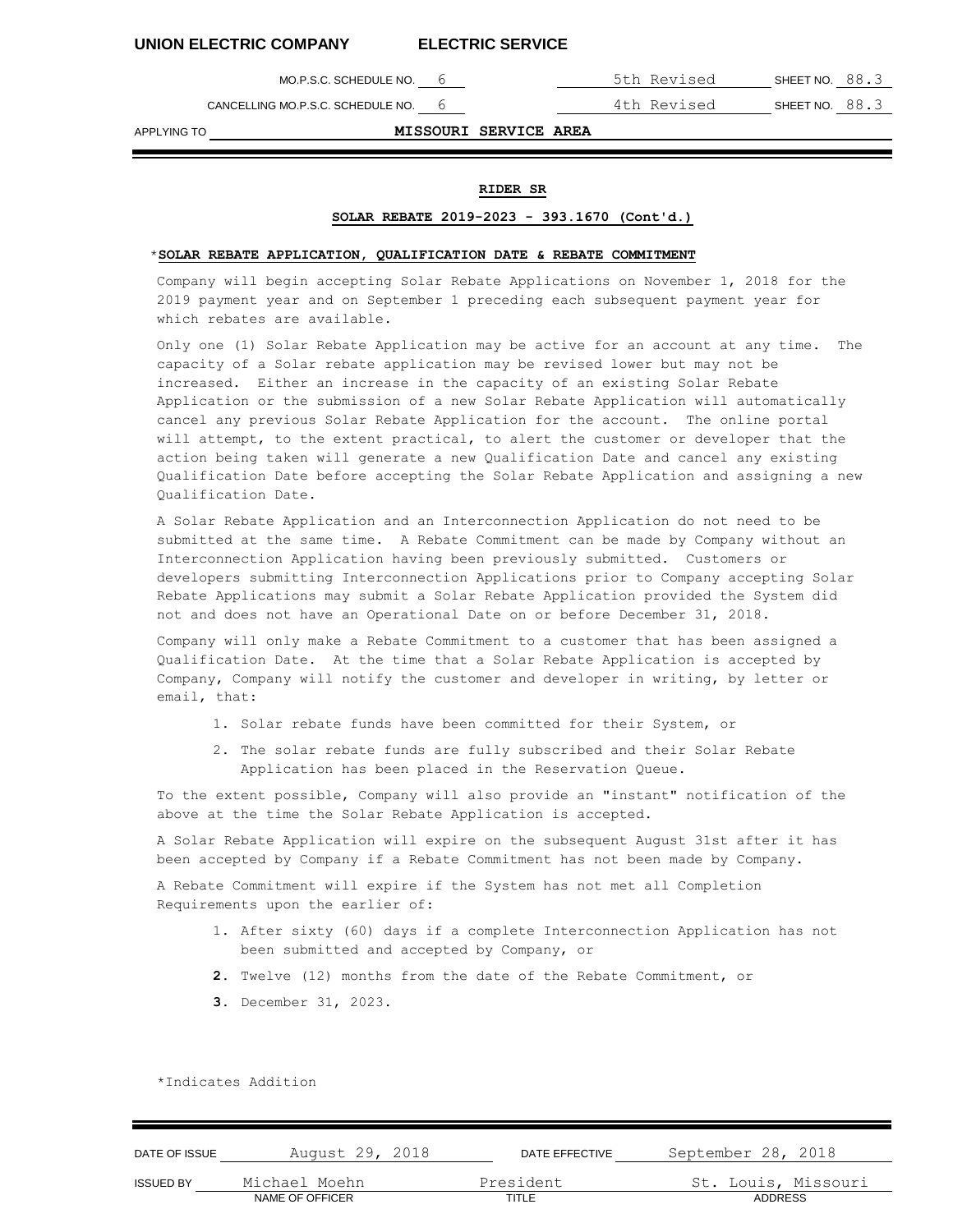MO.P.S.C. SCHEDULE NO. 6 2nd Revised SHEET NO. 88.4

CANCELLING MO.P.S.C. SCHEDULE NO. 6 1st Revised SHEET NO. 88.4

APPLYING TO **MISSOURI SERVICE AREA**

## **RIDER SR**

### **SOLAR REBATE 2019-2023 - 393.1670 (Cont'd.)**

# \***RESERVATION QUEUE**

In any year in which the solar rebate funding level has been reached, Company will establish a Reservation Queue for Solar Rebate Applications based on System Qualification Dates.

At least quarterly, Company will notify in writing, by letter or email, those customers and their developers that did not receive a Rebate Commitment when the Solar Rebate Application was accepted by Company and whose Solar Rebate Application has not expired but for which a Rebate Commitment is now being made as a result of other Solar Rebate Commitments having expired or been cancelled from the Reservation Queue.

For Rebate Commitments made to Solar Rebate Applications in the Reservation Queue, the customer or developer must, within thirty (30) days, provide confirmation of an intent to complete the System. Such confirmation by the customer or developer shall be registered through the Solar Rebate Application online portal or by returning an expression of interest form available on the Company website at www.ameren.com. A Rebate Commitment made to a Solar Rebate Application in the Reservation Queue will expire after 30 days if such confirmation is not provided to Company.

# \***REBATE PAYMENT**

The amount of the rebate will be the combined direct current (DC) rating of the solar module(s) in watts from the manufacturer's specification sheet(s) for the new System or the current expansion of an existing System multiplied by the rebate rate as determined by the Rebate Rate Schedule provisions of this Rider SR.

To the extent that the capacity (KW) of the Interconnection Application and the capacity (KW) of the Solar Rebate Commitment are not the same, the amount of the rebate payment shall be the lesser of the two (2) capacities.

A rebate payment will be made within thirty (30) days of the Operational Date provided that:

- 1. Customer has satisfied all Completion Requirements, and
- 2. An Interconnection Application has been executed by the customer and Company.

If a customer has satisfied all of the Completion Requirements but the Company is not able to complete all of the Company's steps needed to establish an Operational Date by the expiration of the Rebate Commitment, the Rebate Rate will be determined as though the Operational Date was achieved prior to the expiration. If it is subsequently determined that the customer or the System did not satisfy all Completion Requirements required of the customer on or before the expiration date, the Rebate Commitment will expire and no payment will be made.

| DATE OF ISSUE    | August 29, 2018 | DATE EFFECTIVE | September 28, 2018  |
|------------------|-----------------|----------------|---------------------|
| <b>ISSUED BY</b> | Michael Moehn   | President      | St. Louis, Missouri |
|                  | NAME OF OFFICER | TITLE          | <b>ADDRESS</b>      |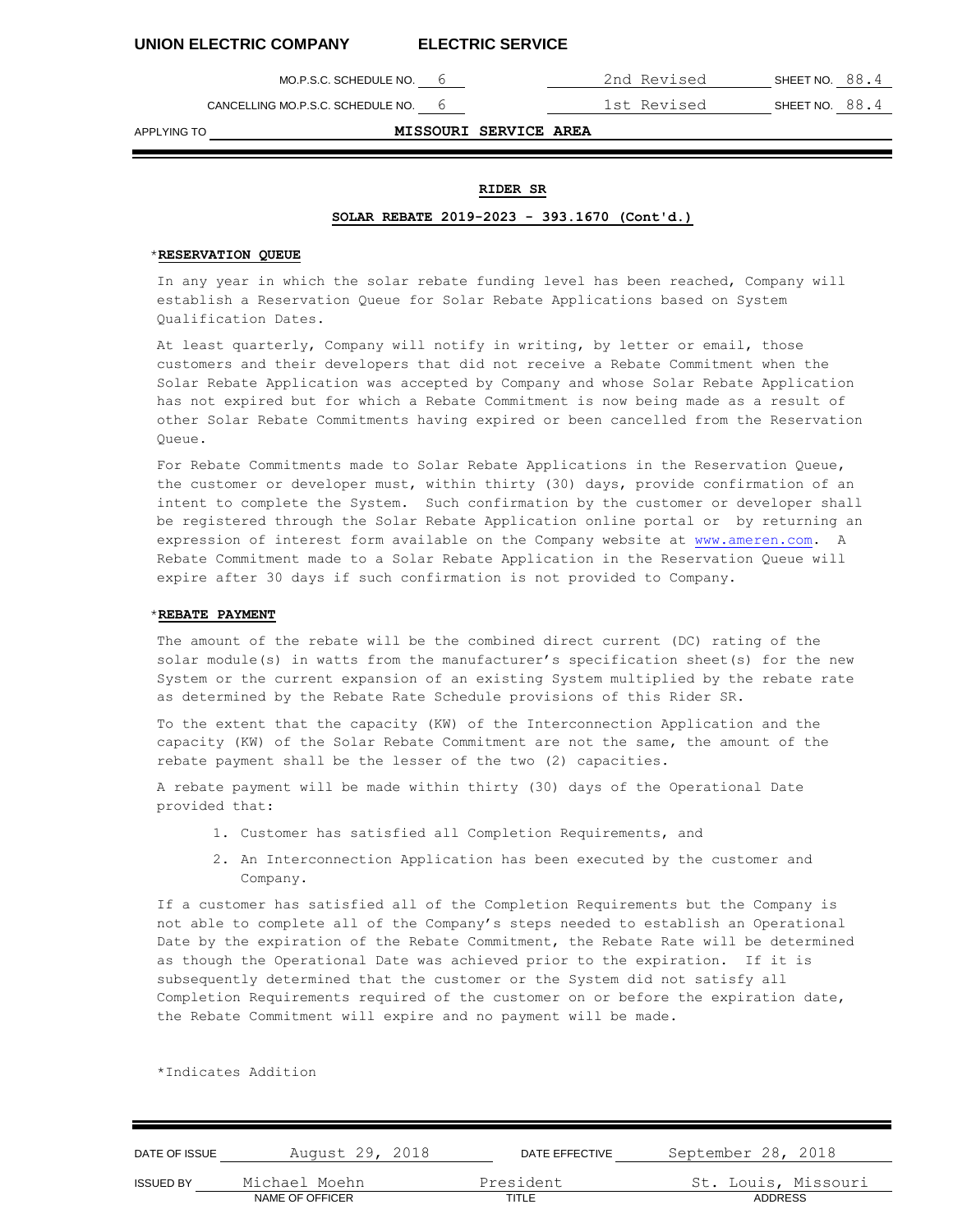MO.P.S.C. SCHEDULE NO. 6 6 0riginal SHEET NO. 88.5

CANCELLING MO.P.S.C. SCHEDULE NO. SHEET NO.

APPLYING TO **MISSOURI SERVICE AREA**

# **RIDER SR**

#### **SOLAR REBATE 2019-2023 - 393.1670 (Cont'd.)**

# **SOLAR RENEWABLE ENERGY CREDITS (SREC'S)**

On and after January 1, 2019, as a condition of receiving a solar rebate, customer shall transfer to Company all right, title and interest in and to the solar renewable energy credits ("SRECs") associated with the new or expanded System that qualified customer for the solar rebate for a period of ten (10) years from the date Company confirmed that the System was installed and operational.

SRECs produced by the System, for which a rebate is received, cannot be sold or promised for sale to any other party by customer or used by customer for any environmental or "green" program for a period of ten (10) years from the date Company confirmed that the System was installed and operational.

The number of SRECs produced annually will be determined by Company using PVWatts software developed by the U.S. Department of Energy (DOE) with the result rounded to the tenths digit.

#### **LOW-INCOME PROGRAM**

Customers on Service Classification 1(M) Residential Service who have received assistance from either Missouri Energy Assistance (a.k.a. Low Income Home Energy Assistance Program or LIHEAP), Winter Energy Crisis Intervention Program, Summer Energy Crisis Intervention Program, the Company's Keeping Current Low Income Pilot Program, and/or the Company's Keeping Cool Low Income Pilot Program during any of the 12 months previous to submitting a Solar Rebate Application will be eligible for Low-Income Program solar rebate funds.

All terms and conditions of this Rider SR Solar Rebate 2019-2023 shall apply to the Low-Income Program.

| DATE OF ISSUE    | August 29, 2018 | DATE EFFECTIVE | September 28, 2018  |
|------------------|-----------------|----------------|---------------------|
| <b>ISSUED BY</b> | Michael Moehn   | President      | St. Louis, Missouri |
|                  | NAME OF OFFICER | TITLE          | <b>ADDRESS</b>      |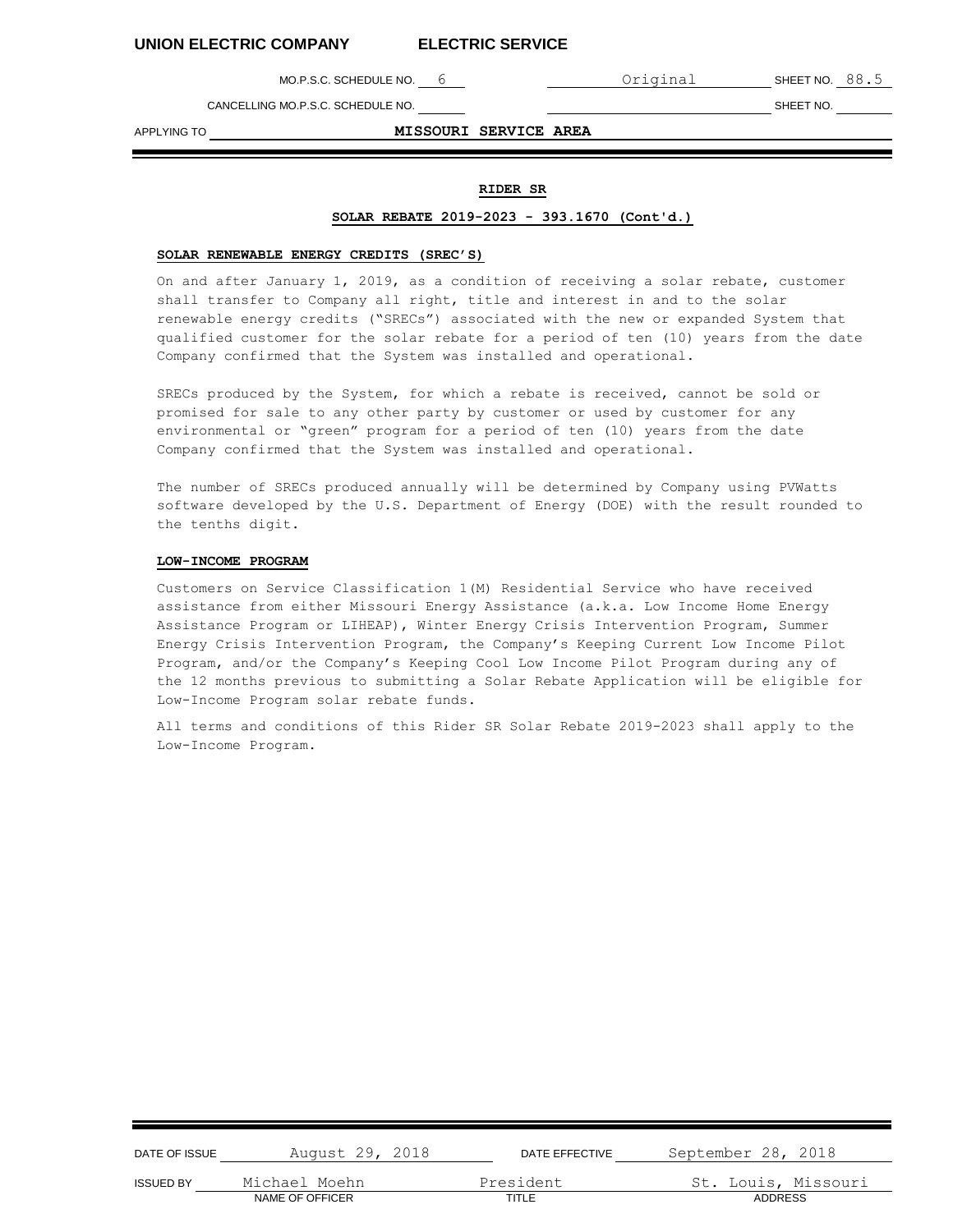MO.P.S.C. SCHEDULE NO. 6 6 0riginal SHEET NO. 88.6

CANCELLING MO.P.S.C. SCHEDULE NO. SHEET NO.

APPLYING TO **MISSOURI SERVICE AREA**

# **RIDER SR**

#### **SOLAR REBATE 2019-2023 - 393.1670 (Cont'd.)**

# **SOLAR REBATE APPLICATION FORM**

The date and time that determines a customer's relative position in the Reservation Queue and is recorded when all Solar Rebate Application information has been entered into the online portal and the Solar Rebate Application is accepted by Company. **The Qualification Date for paper or email copies of Solar Rebate Application information received by Company will be based on when the information is manually entered by Company into the online portal, and Company makes no guarantee as to the length of time necessary for Company to make such entry and accept the Solar Rebate Application.**

**This form is only representative of the information that will be required to submit a Solar Rebate Application. The Solar Rebate Application should be accessed, completed and submitted through the Company website at** [www.ameren.com.](http://www.ameren.com/)

#### **Customer Information Required:**

| Name: $*$                                                                                       | Account Number: *                                                          |
|-------------------------------------------------------------------------------------------------|----------------------------------------------------------------------------|
| Premises Address: *                                                                             |                                                                            |
| Phone Number:                                                                                   |                                                                            |
| Email Address:                                                                                  |                                                                            |
|                                                                                                 | Completed Taxpayer Information Form $(W-9)$ : ** (to be attached/uploaded) |
| *Must match information on Ameren Missouri account.<br>**Does not apply to residential accounts |                                                                            |
| Contractor/Developer/Installer Information:                                                     |                                                                            |
| Company Name:                                                                                   |                                                                            |
| Contact Name:                                                                                   | Contact Phone:                                                             |

#### **System Information Required:**

Contact Email:

| DC Rating of each panel (watts): |                           |
|----------------------------------|---------------------------|
| Number of Panels:                |                           |
| Single-line diagram:             | (to be attached/uploaded) |

### **Solar Rebate Declarations (at time of application):**

I understand and agree to the complete terms and conditions of the solar rebate program which are included in Company's Rider SR – Solar Rebate 2019- 2023 - 393.1670 tariff which can be accessed at [www.ameren.com.](http://www.ameren.com/).

**I understand that Company will not accept any Solar Rebate Application prior to November 1, 2018, or September 1 for subsequent years,** and that any Solar Rebate Application received prior to those dates, in any form, will be discarded.

| DATE OF ISSUE    | August 29, 2018 | DATE EFFECTIVE | September 28, 2018  |
|------------------|-----------------|----------------|---------------------|
| <b>ISSUED BY</b> | Michael Moehn   | President      | St. Louis, Missouri |
|                  | NAME OF OFFICER | TITLE          | <b>ADDRESS</b>      |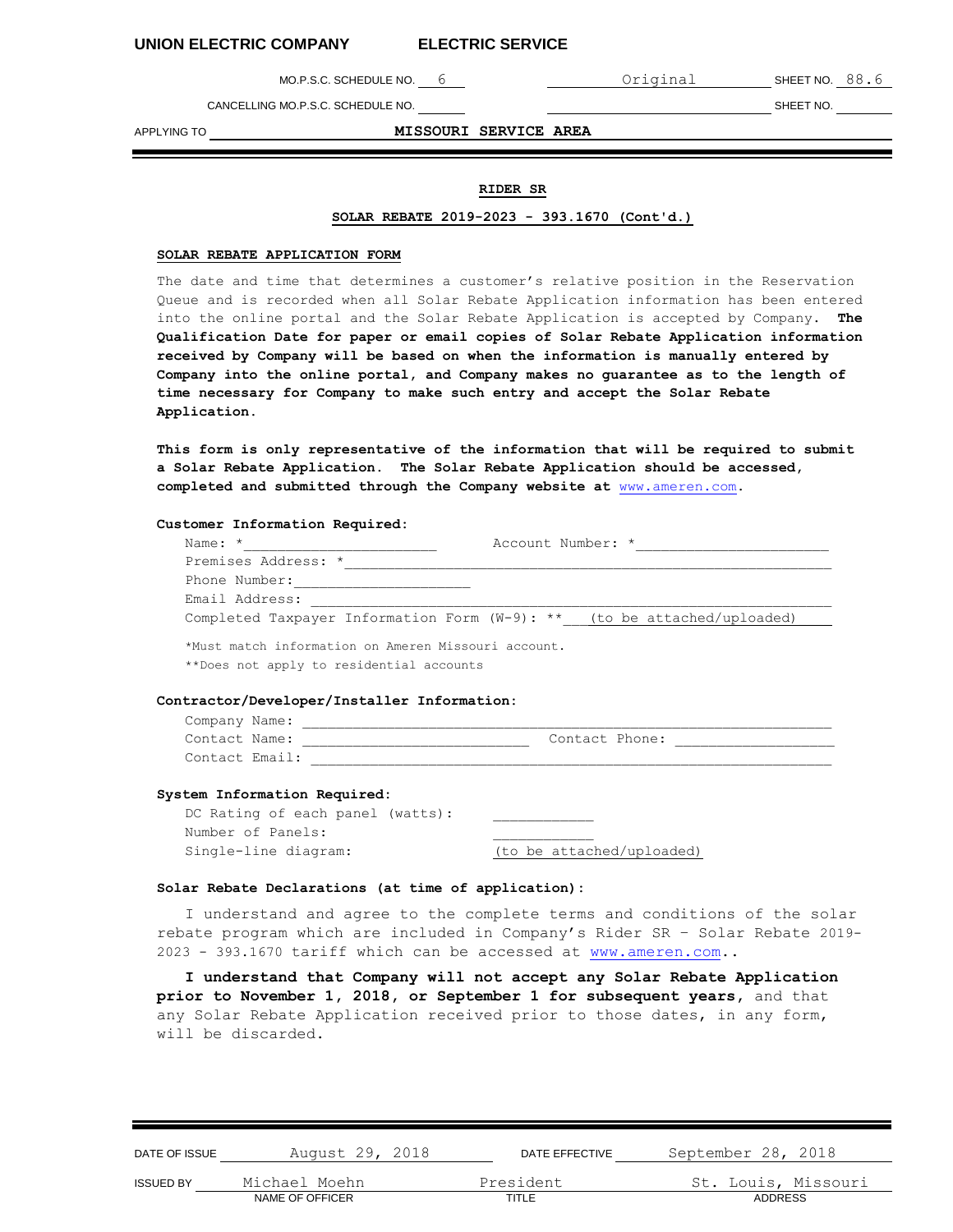MO.P.S.C. SCHEDULE NO. 6 Criginal SHEET NO. 88.7

CANCELLING MO.P.S.C. SCHEDULE NO. SHEET NO.

APPLYING TO **MISSOURI SERVICE AREA**

DATE OF ISSUE August 29, 2018 DATE EFFECTIVE September 28, 2018

# **RIDER SR**

# **SOLAR REBATE 2019-2023 - 393.1670 (Cont'd.)**

# **SOLAR REBATE APPLICATION FORM (Cont'd.)**

I understand that upon receiving a Rebate Commitment I must submit an Interconnection Application (if I have not already done so) within 60 days or the Rebate Commitment will expire.

I understand that the System must include a "Grid Support Utility Interactive Inverter" or inverters from Go Solar California's [approved list.](http://www.gosolarcalifornia.ca.gov/equipment/documents/Inverter_List_Full_Data.xlsx)

I understand that this program has a limited budget, and that application will be accepted on a first-come, first-served basis, while funds are available. It is possible that I may be notified I have been placed in the Reservation Queue if funds run out for the current year and that I will need to reapply for funds for a subsequent year if I have not received a Rebate Commitment by August 31. This program may be modified or discontinued at any time without notice from Company.

I understand that the solar System must:

- be permanently installed, and
- remain in place on premises for a minimum of ten (10) years, and
- be situated in a location where a minimum of eighty-five percent (85%) of the solar resource is available to the system, and
- beconstructed with equipment that commercially available, new when installed, and carries a minimum ten (10) year warranty.

I understand a rebate may be available from Company in the amount of:

- \$0.50 per watt for systems operational between January 1, 2019 and June 30, 2019;
- \$0.25 per watt for systems operational between July 1, 2019 and December 31, 2023;
- I understand that the maximum rebate available is:
- 25 KW for a customer receiving residential service, and
- 150 KW for all other customers

I understand the DC wattage rating of the panels provided by the original manufacturer will be used to determine rebate amount.

I understand I may receive an IRS Form related to my rebate amount. (Please consult your tax advisor with any questions.)

I understand that as a condition of receiving a solar rebate, I am transferring to Company all right, title and interest in and to the solar renewable energy credits (SRECs) associated with the new or expanded System that this Solar Rebate Application is applicable to for a period of ten (10) years from the date Company confirmed that the System was installed and operational, and during this period, I may not claim credit for the SRECs under any environmental program or transfer or sell the SRECs to any other party.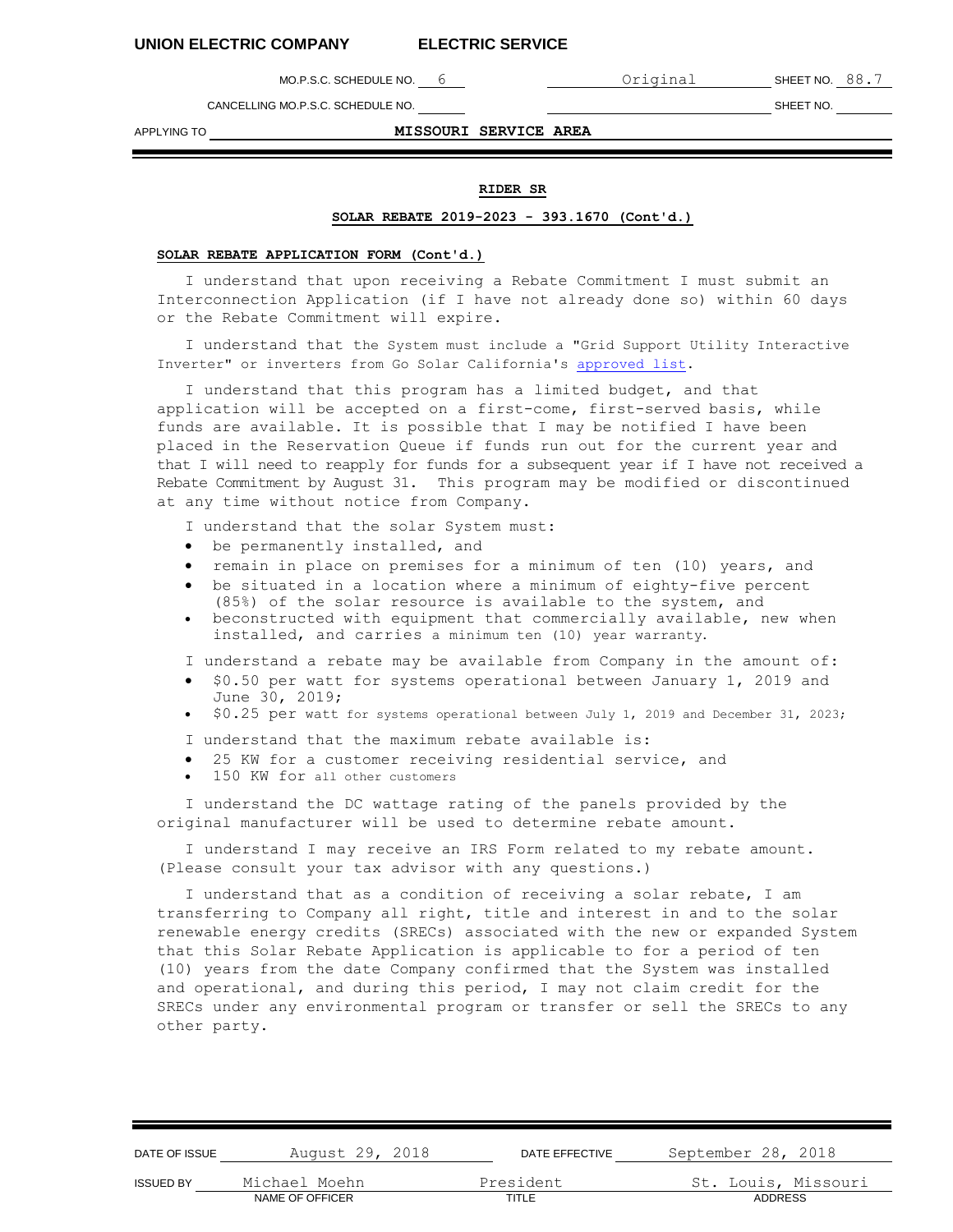MO.P.S.C. SCHEDULE NO. 6 **COLLE** Original SHEET NO. 88.8

CANCELLING MO.P.S.C. SCHEDULE NO. SHEET NO.

APPLYING TO **MISSOURI SERVICE AREA** 

# **RIDER SR**

# **SOLAR REBATE 2019-2023 - 393.1670 (Cont'd.)**

### **SOLAR REBATE APPLICATION FORM (Cont'd.)**

I understand that there are other requirements to be completed after the System becomes operational prior to Company releasing a rebate payment including but not limited to providing the following information to Company:

- Copies of detail receipts/invoices with purchase date circled
- Copies of detail spec sheets on each component
- Copies of proof of warranty sheet (minimum of 10 year warranty)
- Photo(s) of completed system

The undersigned warrants, certifies, and represents that the information provided in this form is true and correct to the best of my knowledge; and the installation will meet all Solar Rebate program and interconnection requirements.

Applicant's Signature Installer's Signature

Print Solar Rebate Applicant's Name Print Installer's Name

| DATE OF ISSUE    | August 29, 2018 | DATE EFFECTIVE | September 28, 2018  |
|------------------|-----------------|----------------|---------------------|
| <b>ISSUED BY</b> | Michael Moehn   | President      | St. Louis, Missouri |
|                  | NAME OF OFFICER | TITLE          | <b>ADDRESS</b>      |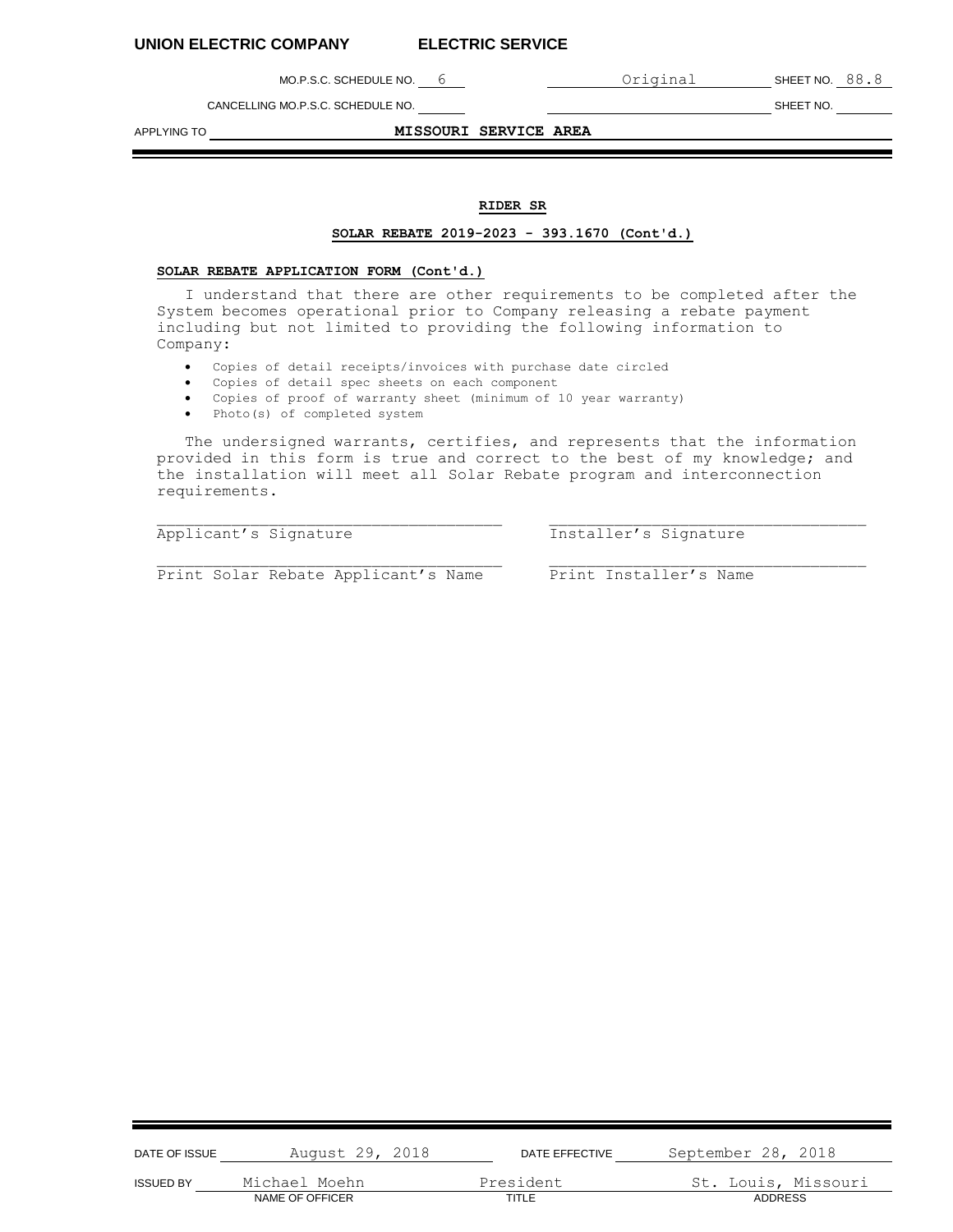MO.P.S.C. SCHEDULE NO. 6 Criginal SHEET NO. 88.9

CANCELLING MO.P.S.C. SCHEDULE NO. SHEET NO.

APPLYING TO **MISSOURI SERVICE AREA**

# **RIDER SR**

#### **SOLAR REBATE RS MO 393.1030**

# \***PURPOSE**

The purpose of this Rider SR is to implement the solar rebate established through §393.1030 RSMo and to establish the terms, conditions and procedures which the Company will rely on in accepting rebate applications and authorizing rebate payments to eligible participants for a qualifying solar electric system.

# \***AVAILABILITY**

The Company will not suspend payment of solar rebates in 2014 and beyond until the solar rebate payments reach an aggregate level of \$91.9 million (the "specified level") incurred subsequent to July 31, 2012 as defined in the Non-Unanimous Stipulation and Agreement approved by the Missouri Public Service Commission ("Commission") in File Number ET-2014-0085 ("Stipulation"). Solar rebate payments are anticipated to reach the specified level during 2014. The Company has filed with the Commission an application under the 60-day process as outlined in §393.1030.3 RSMo. to cease payments when the specified level is reached and all future calendar years, in accordance with the approved Stipulation, and the Commission has determined that the the maximum average retail rate increase, as specified in §393.1030.3 RSMo., will be reached when the specified level of payments has been made. Ameren Missouri solar rebate funds are no longer available for new applicants. However, if you submitted an application in December 2013 you are in the rebate commitment queue. Details concerning the current payment levels are posted on the Company's website at [www.ameren.com.](http://www.ameren.com/)

All retail customers (customer) of Company are eligible for the solar rebate with the following limitations and conditions:

- 1. The customer must be an active account on the Company's system and in good payment standing.
- 2. The System must be permanently installed on the customer's premise.
- 3. The customer must declare the installed System will remain in place on the account holder's premise for a minimum of ten (10) years.
- 4. The solar modules and inverters shall be new equipment and include a manufacturer's warranty of ten (10) years.
- 5. No retail electric account will be eligible for a solar rebate for more than twenty-five kilowatts (25 kW) of new or expanded capacity irrespective of the number of meters/service points associated with the account.
- 6. The System or expansion of an existing System must not become operational until after December 31, 2009 and must become operational on or before June 30, 2020.
- 7. The System shall meet all requirements of 4 CSR 240-20.065 and Company's Electric Power Purchases from Qualified Net Metering Units tariff.

| DATE OF ISSUE    | August 29, 2018 | DATE EFFECTIVE | September 28, 2018  |
|------------------|-----------------|----------------|---------------------|
| <b>ISSUED BY</b> | Michael Moehn   | President      | St. Louis, Missouri |
|                  | NAME OF OFFICER | TITLE          | <b>ADDRESS</b>      |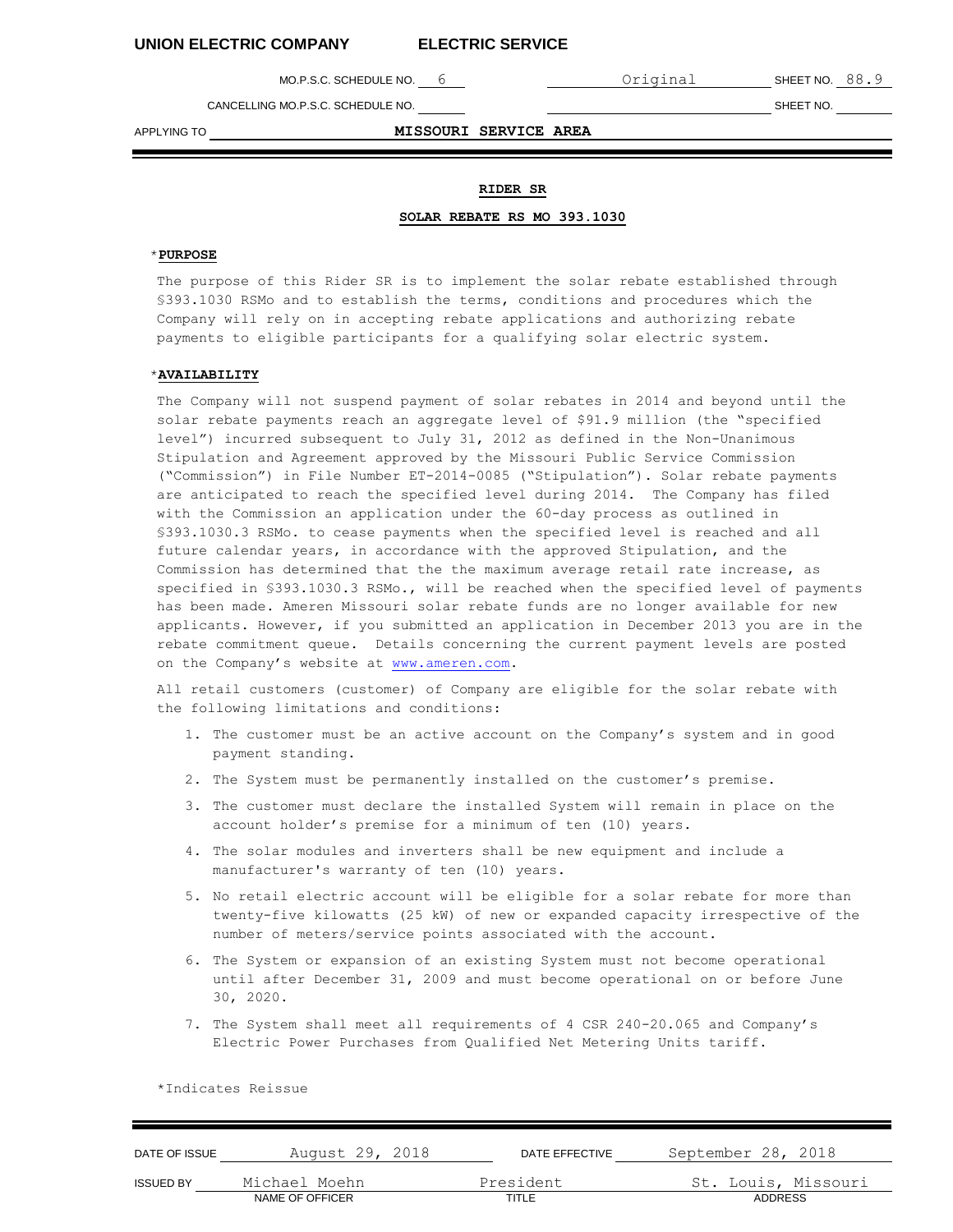MO.P.S.C. SCHEDULE NO. 6 **CONTACT CONTACT CONTACT CONTACT SHEET NO.** 88.10

CANCELLING MO.P.S.C. SCHEDULE NO. SHEET NO.

APPLYING TO **MISSOURI SERVICE AREA**

# **RIDER SR**

# **SOLAR REBATE RS MO 393.1030 (Cont'd.)**

### **\*AVAILABILITY (Cont'd.)**

8. The System must be situated in a location where a minimum of eighty-five percent (85%) of the solar resource is available to the System.

# \***DEFINITIONS**

Application Requirements – All Net Metering Application and Solar Rebate Application information necessary to receive an approval from Company as defined on Company's website [www.ameren.com](http://www.ameren.com/) provided to Company including but not limited to accurate account number, name and service address matching customer billing information, all of the Net Metering Application, all fields of Solar Rebate Application except the "System Installation Date," customer and developer signatures, System plans, specifications, warrenties and wiring diagram.

Completion Requirements – All System installation and final documentation requirements as defined on Company's website [www.ameren.com](http://www.ameren.com/) provided to Company including but not limited to the System installation date, all required signatures, approval of the local inspection authority having jurisdiction (if applicable), copies of detailed receipts and invoices, System photo(s), taxpayer information form and affidavit (if applicable).

Net Metering Application – Section A. through Section D. of a "Interconnection Application/Agreement for Net Metering Systems with a Capacity of 100 kW or Less" which can be obtained from Company's website [www.ameren.com.](http://www.ameren.com/)

Operational Date – The date that the Company installs a bi-directional meter and permits parallel operation of the System with Company's electrical distribution system in accordance with Company's "Electric Power Purchases From Qualified Net Metering Units" tariff.

Qualification Date – The date that determines a customer's relative position in the Reservation Queue.

Rebate Commitment – Company's written communication to customer, by letter or email, confirming that solar rebate funding is available for a Solar Rebate Application submitted by customer.

Reservation Queue – The list of all complete Net Metering Applications that have been received by Company which have not expired and have not been paid a Solar Rebate.

Solar Rebate Application – Sections H. and I. of a "Interconnection Application/Agreement for Net Metering Systems with a Capacity of 100 kW or Less" which can be obtained from Company's website [www.ameren.com.](http://www.ameren.com/)

System – Qualifying solar electric system

| DATE OF ISSUE    | August 29, 2018 | DATE EFFECTIVE | September 28, 2018  |
|------------------|-----------------|----------------|---------------------|
| <b>ISSUED BY</b> | Michael Moehn   | President      | St. Louis, Missouri |
|                  | NAME OF OFFICER | TITLE          | ADDRESS             |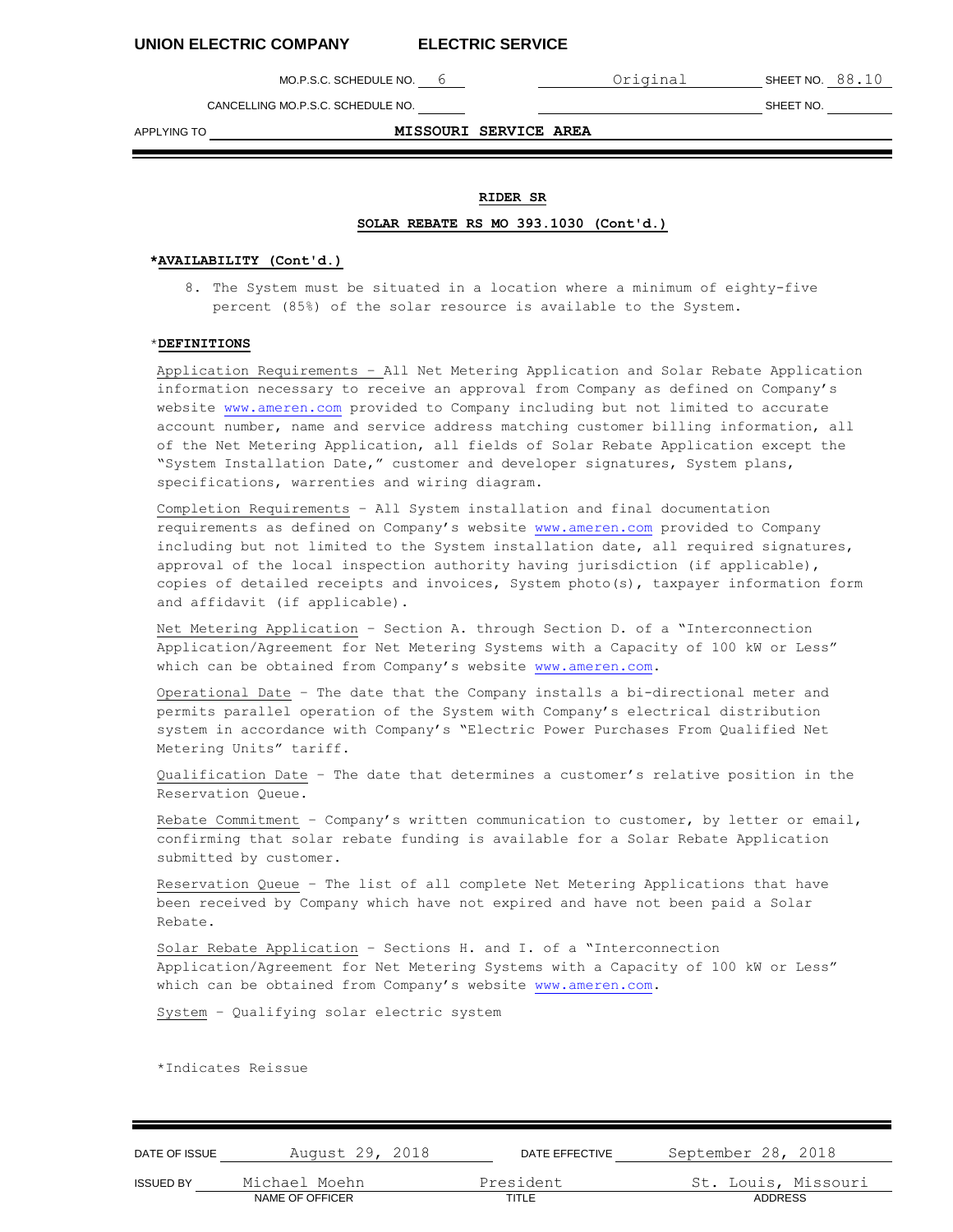MO.P.S.C. SCHEDULE NO. 6 **CONTACT CONTACT CONTACT CONTACT SHEET NO.** 88.11

CANCELLING MO.P.S.C. SCHEDULE NO. SHEET NO.

APPLYING TO **MISSOURI SERVICE AREA**

# **RIDER SR**

# **SOLAR REBATE RS MO 393.1030 (Cont'd.)**

# \***REBATE RATE SCHEDULE**

Subject to the Availability provisions of this Rider SR, complete and accurate Solar Rebate Applications received by Company or postmarked on or before December 31st of any year, and for which the System becomes operational on or before June 30th of the following year, will be eligible for a solar rebate according to the following schedule:

| Application Received  | Operational Status    |                      |
|-----------------------|-----------------------|----------------------|
| on or before December | Achieved on or before |                      |
| 31st of the year      | June 30th of the year | Rebate Rate per Watt |
| 2013                  | 2014                  | \$2.00               |
| 2014                  | 2015                  | \$1.50               |
| 2015                  | 2016                  | \$1.00               |
| 2016                  | 2017                  | \$0.50               |
| 2017                  | 2018                  | \$0.50               |
| 2018                  | 2019                  | \$0.50               |
| 2019                  | 2020                  | \$0.25               |

If a customer has satisfied all of the System Completion Requirements by June 30th, of indicated years, but the Company is not able to complete all of the Company's steps needed to establish an Operational Date on or before June 30th, the Rebate Rate will be determined as though the Operational Date was June 30th. If it is subsequently determined that the customer or the System did not satisfy all Completion Requirements required of the customer on or before June 30th, the rebate rate will be determined based on the Operational Date.

## \***RESERVATION QUEUE**

Company will establish a Reservation Queue for solar rebate payments based on System Qualification Dates. A customer, and their developer, whose Net Metering Application and Solar Rebate Application are approved will be notified in writing, by letter or email that either:

- 1. Solar rebate funds have been committed for their System, subject to the Qualification Date not changing and the commitment not expiring, or
- 2. Solar rebate funds cannot be guaranteed for their System

At least twice monthly, Company will notify in writing, by letter or email, those customers and their developers that did not receive a Rebate Commitment but for which a Rebate Commitment is now being made as a result of other Systems that have dropped out of the Reservation Queue. Details concerning the Reservation Queue are posted on the Company website at [www.ameren.com.](http://www.ameren.com/)

| DATE OF ISSUE    | August 29, 2018 | DATE EFFECTIVE | September 28, 2018  |
|------------------|-----------------|----------------|---------------------|
| <b>ISSUED BY</b> | Michael Moehn   | President      | St. Louis, Missouri |
|                  | NAME OF OFFICER | TITLE          | <b>ADDRESS</b>      |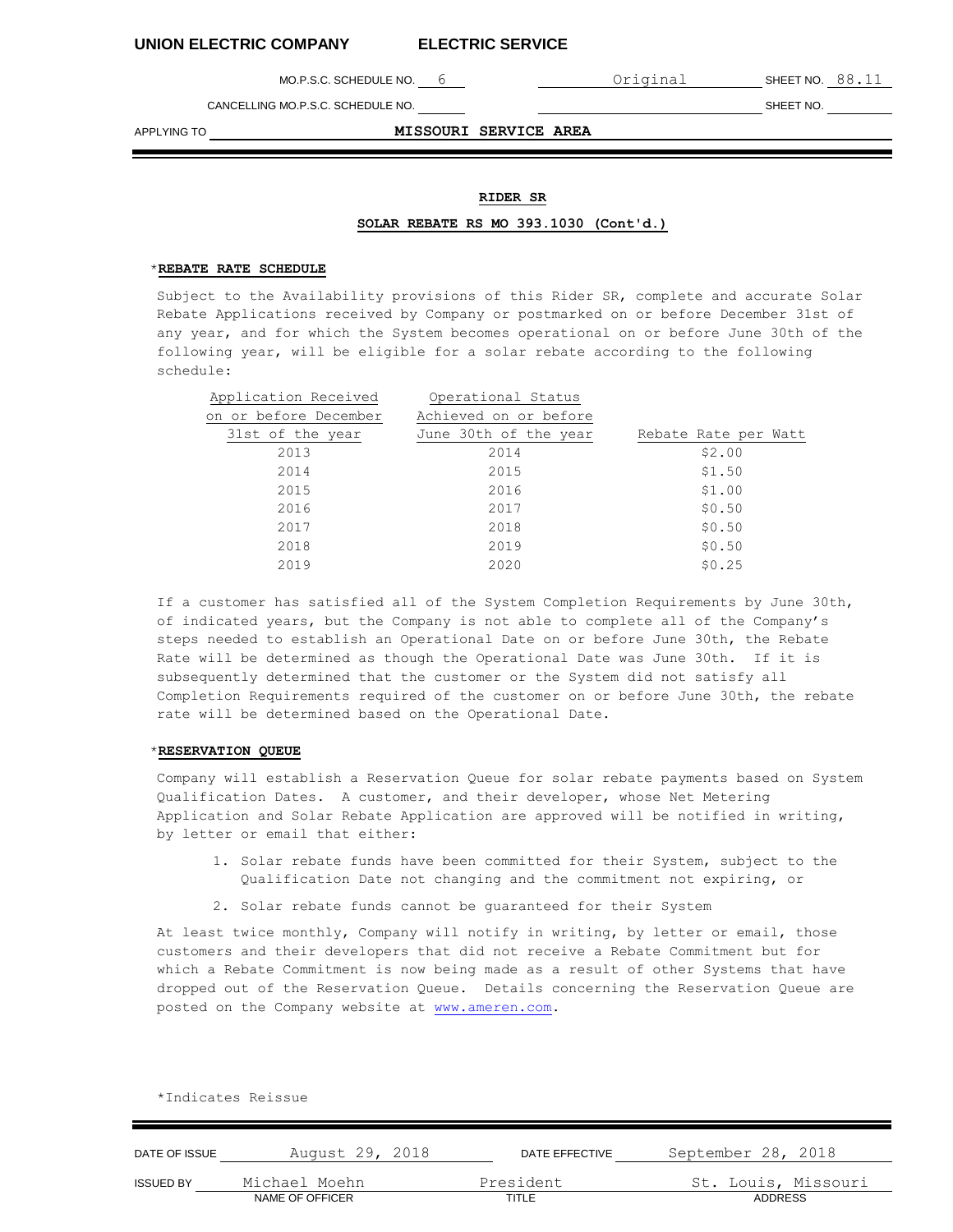MO.P.S.C. SCHEDULE NO. 6 **COMPLE 1** Original SHEET NO. 88.12

CANCELLING MO.P.S.C. SCHEDULE NO. SHEET NO.

APPLYING TO **MISSOURI SERVICE AREA**

# **RIDER SR**

# **SOLAR REBATE RS MO 393.1030 (Cont'd.)**

## \***RESERVATION QUEUE (Cont'd.)**

Effective September 28, 2018, Company will only make additional Rebate Commitments under this Rider SR Solar Rebate RS MO 393.1030 tariff to Systems which have already become operational. Customers in the Reservation Queue having approved Net Metering Applications will be notified of the availability of solar rebate funding available through Rider SR Solar Rebate 2019-2023 and advised how and when they can submit an application under that program.

#### \*\***QUALIFICATION DATE AND REBATE COMMITMENT**

The Qualification Date will be the date Company receives a Net Metering Application and Solar Rebate Application, or the date that is postmarked if delivered by the U.S. Postal Service, that satisfy the Application Requirements and are subsequently approved by Company.

Company will only make a Rebate Commitment to a customer that has a Qualification Date and the customer, and their developer, will be notifed in writing, by letter or email, of any deficiencies in the Application Requirements that will prevent a Rebate Commitment by Company.

Company's Rebate Commitment to a customer will expire if:

\*Indicates Addition \*\*Indicates Reissue

- 1. Customer has not returned to Company a completed intent to install form within 30 days of the Rebate Commitment being made. Company will provide the customer with an intent form by U.S. Mail concurrently with the Rebate Commitment. Signing and returning the intent form does not in any way obligate a customer to complete a solar system, or
- 2. The System has not attained an Operational Date within twelve (12) months of the Rebate Commitment date, or
- 3. The System is not constructed in accordance with the design submitted by the customer and approved by Company, thereby causing the Net Metering Application to become invalid.

If a customer has satisfied all of the Completion Requirements but the Company is not able to complete all of the Company's steps needed to establish an Operational Date by the expiration of the Rebate Commitment, the Rebate Rate will be determined as though the Operational Date was achieved prior to the expiration. If it is subsequently determined that the customer or the System did not satisfy all Completion Requirements required of the customer on or before the expiration date, the Rebate Commitment will expire and no payment will be made.

| DATE OF ISSUE    | August 29, 2018 | DATE EFFECTIVE | September 28, 2018  |
|------------------|-----------------|----------------|---------------------|
| <b>ISSUED BY</b> | Michael Moehn   | President      | St. Louis, Missouri |
|                  | NAME OF OFFICER | TITLE          | ADDRESS             |